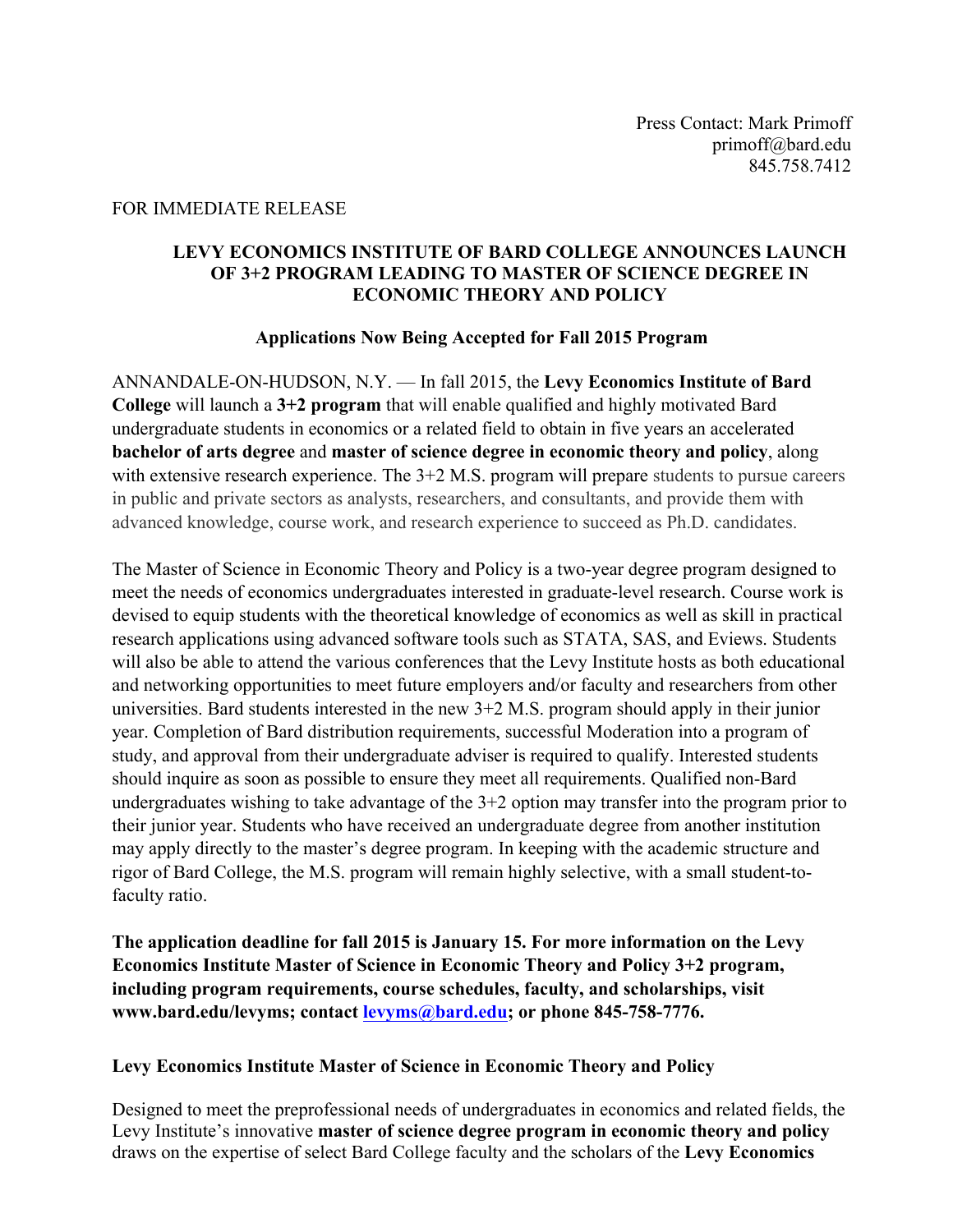**Institute**, an economic policy research institute with more than 25 years of public policy research experience. Headed by Levy Institute Senior Scholar and Program Director Jan Kregel, the M.S. curriculum emphasizes empirical and policy analysis through specialization in one of five Levy Institute research areas: macroeconomic theory, policy, and modeling; monetary policy and financial structure; distribution of income, wealth, and well-being; gender equality and time poverty; and employment and labor markets. During the two-year M.S. program, students are required to participate in a graduate research practicum carried out by Levy Institute scholars and faculty. While students may concentrate on individual specializations, the program's core empirical competencies offer them a strong understanding of economic and policy models at both the macro and micro levels, with direct application to a broad range of career directions. This approach is particularly relevant in international settings, such as NGOs, government agencies, multinational firms, and global agencies such as the United Nations, International Monetary Fund, World Trade Organization, and World Bank.

# **Levy Economics Institute of Bard College**

The research and policy work of Levy Institute scholars spans a broad range of issue areas, featuring distinctive strengths in macroeconomic theory and policy analysis and the development and exploration of alternative measures of economic well-being and poverty, with applications for international comparisons and developed/developing world policy study. Their work also provides students with a unique focus on investigating the roots of financial crises and the reshaping of the financial regulatory structure. The Institute has already adapted some of its research to the classroom through its **intensive summer seminar**, an annual program thematically centered on the groundbreaking research of the late **Levy Distinguished Scholars Hyman P. Minsky** (financial fragility and financial structure) and **Wynne Godley** (stock-flow consistent macromodeling). The Institute also engages in research partnerships and collaborates with outside policy-making organizations such as the United Nations Development Programme and the International Labour Organization, offering students in the M.S. degree program an opportunity to be immersed in an environment in which leading scholars confront pressing economic problems at both the theoretical and policy levels.

The Levy Institute's main research and conference facility, located on the Bard College campus, includes a **library** of 10,000-plus print volumes dedicated to economics, finance, and policy—a collection specifically suited to the areas of specialization in the M.S. program—as well as the collected papers of Minsky and Godley. The Institute also subscribes to more than 10,000 journals, with the great majority available online, and to proprietary international financial statistics. All of the Institute's own research publications are available on its website, **www.levyinstitute.org**. Graduate students also have access to software packages with dedicated servers, including STATA, SAS, and EViews, offering computing power and speed.

# **Bard College**

Founded in 1860, Bard College in Annandale-on-Hudson, New York, is an independent, nonsectarian, residential, coeducational college offering a four-year B.A. program in the liberal arts and sciences and a five-year B.A./B.S. degree in economics and finance. The Bard College Conservatory of Music offers a five-year program in which students pursue a dual degree—a B.Music and a B.A. in a field other than music—and offers an M.Music in vocal arts and in conducting. Bard also bestows an M.Music degree at Longy School of Music of Bard College in Cambridge, Massachusetts. Bard and its affiliated institutions also grant the following degrees: A.A. at Bard High School Early College, a public school with campuses in New York City,